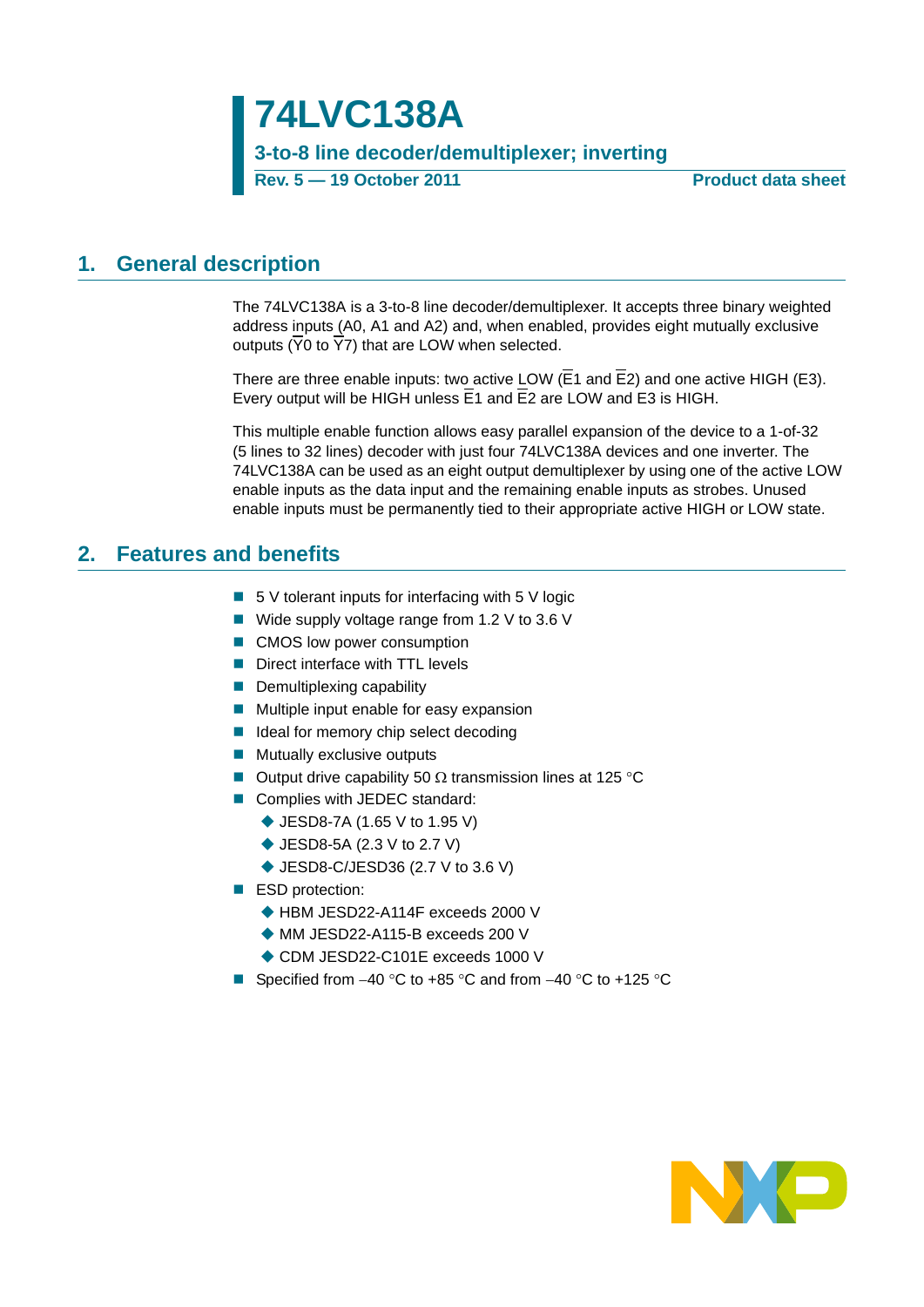**3-to-8 line decoder/demultiplexer; inverting**

# <span id="page-1-0"></span>**3. Ordering information**

| <b>Ordering information</b><br>Table 1. |                          |                     |                                                                                                                                                  |                      |  |  |  |  |  |
|-----------------------------------------|--------------------------|---------------------|--------------------------------------------------------------------------------------------------------------------------------------------------|----------------------|--|--|--|--|--|
| Type number                             | Package                  |                     |                                                                                                                                                  |                      |  |  |  |  |  |
|                                         | <b>Temperature range</b> | <b>Name</b>         | <b>Description</b>                                                                                                                               | <b>Version</b>       |  |  |  |  |  |
| 74LVC138AD                              | $-40$ °C to +125 °C.     | SO <sub>16</sub>    | plastic small outline package; 16 leads;<br>body width 3.9 mm                                                                                    | SOT <sub>109-1</sub> |  |  |  |  |  |
| 74LVC138ADB                             | $-40$ °C to +125 °C      | SSOP <sub>16</sub>  | plastic shrink small outline package; 16 leads;<br>body width 5.3 mm                                                                             | SOT338-1             |  |  |  |  |  |
| 74LVC138APW                             | $-40$ °C to +125 °C      | TSSOP <sub>16</sub> | plastic thin shrink small outline package; 16 leads;<br>body width 4.4 mm                                                                        | SOT403-1             |  |  |  |  |  |
| 74LVC138ABQ                             | $-40$ °C to +125 °C      | DHVQFN16            | plastic dual in-line compatible thermal-enhanced very<br>thin quad flat package; no leads; 16 terminals;<br>body $2.5 \times 3.5 \times 0.85$ mm | SOT763-1             |  |  |  |  |  |

# <span id="page-1-1"></span>**4. Functional diagram**



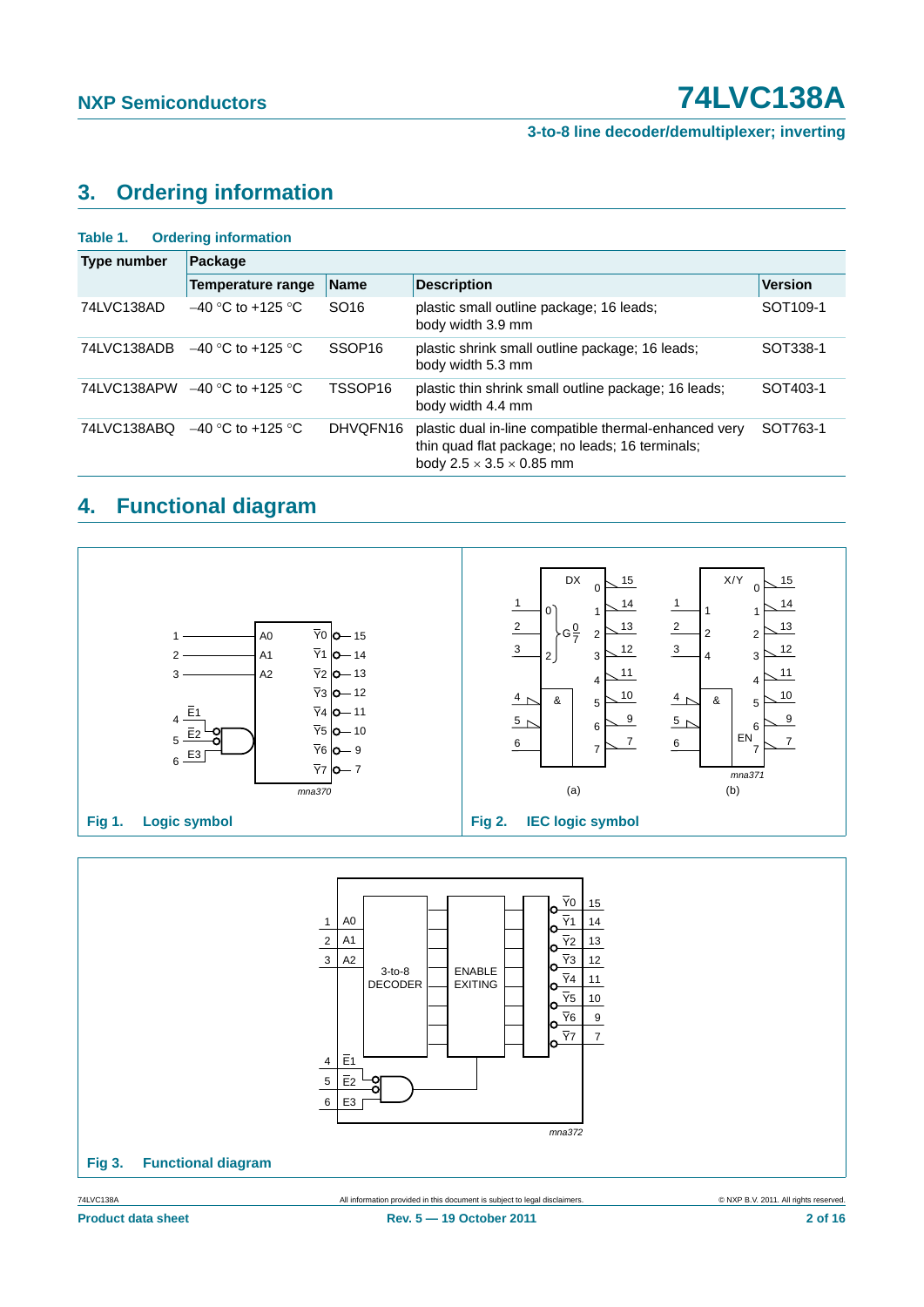**3-to-8 line decoder/demultiplexer; inverting**

# <span id="page-2-0"></span>**5. Pinning information**

### **5.1 Pinning**

<span id="page-2-1"></span>

### **5.2 Pin description**

<span id="page-2-2"></span>

| Table 2.            | <b>Pin description</b>       |                            |
|---------------------|------------------------------|----------------------------|
| Symbol              | Pin                          | <b>Description</b>         |
| A0                  |                              | address input              |
| A <sub>1</sub>      | 2                            | address input              |
| A2                  | 3                            | address input              |
| $\overline{E1}$     | 4                            | enable input (active LOW)  |
| $\overline{E2}$     | 5                            | enable input (active LOW)  |
| E <sub>3</sub>      | 6                            | enable input (active HIGH) |
| <b>GND</b>          | 8                            | ground $(0 V)$             |
| $\overline{Y}[0:7]$ | 15, 14, 13, 12, 11, 10, 9, 7 | output                     |
| $V_{\rm CC}$        | 16                           | supply voltage             |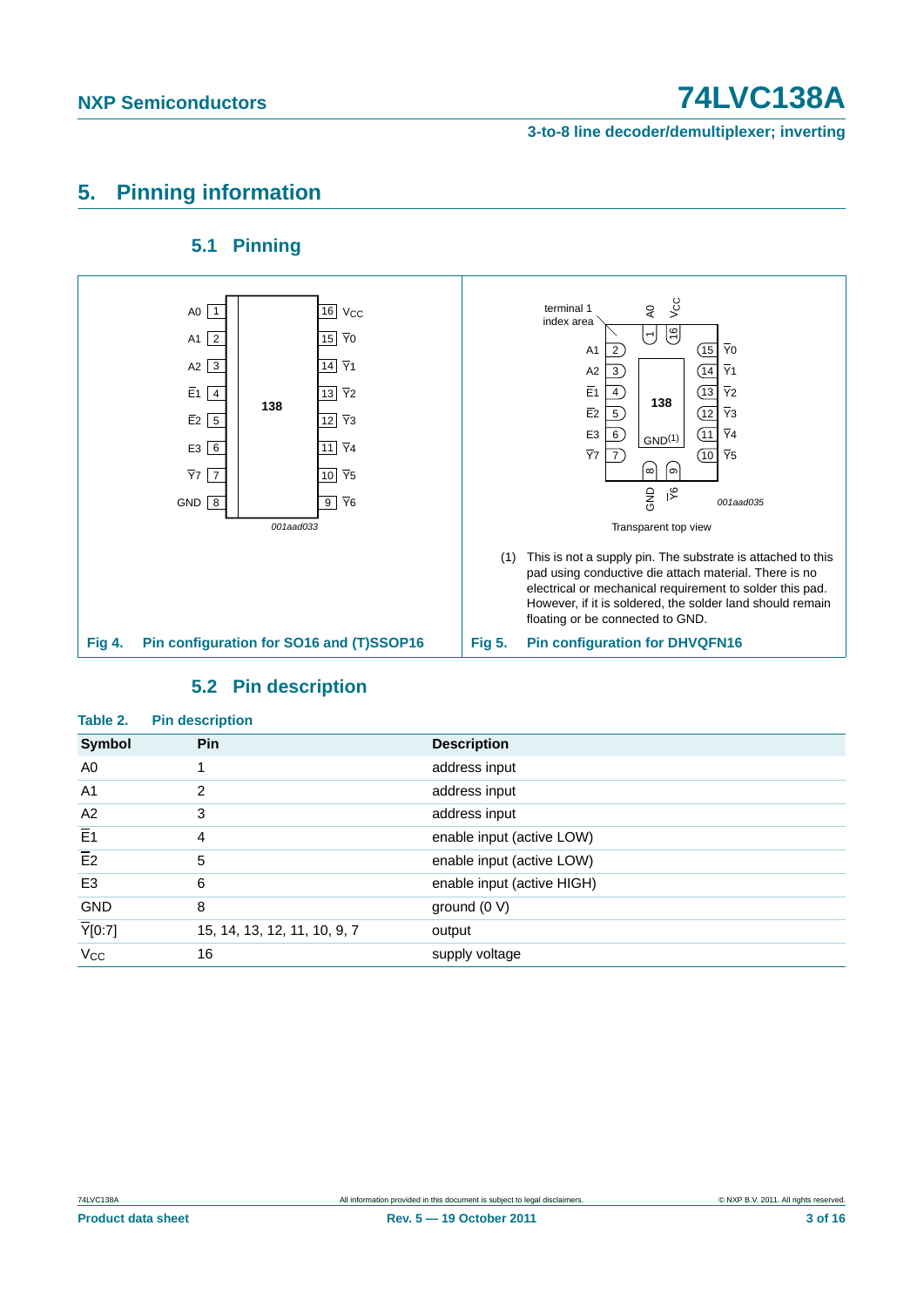### **3-to-8 line decoder/demultiplexer; inverting**

### <span id="page-3-5"></span>**6. Functional description**

| Input |                |                |                |    |    | Output         |                |           |                |    |                |           |           |
|-------|----------------|----------------|----------------|----|----|----------------|----------------|-----------|----------------|----|----------------|-----------|-----------|
| E1    | E <sub>2</sub> | E <sub>3</sub> | A <sub>0</sub> | A1 | A2 | Y <sub>0</sub> | Y <sub>1</sub> | <b>Y2</b> | Y <sub>3</sub> | Υ4 | Y <sub>5</sub> | <b>Y6</b> | <b>Y7</b> |
| н     | X              | X              | X              | X  | X  | н              | н              | Н         | H              | н  | Н              | H         | н         |
| Χ     | H              | X              | X              | X  | X  | н              | H              | Н         | Н              | Н  | H              | H         | н         |
| X     | X              |                | X              | X  | X  | н              | н              | Н         | Н              | Н  | H              | н         | н         |
| L     |                | H              | L              | L  |    | L              | H              | H         | $\mathsf{H}$   | H  | H              | H         | н         |
|       |                |                | H              | L  | L  | H              |                | H         | H              | H  | H              | H         | H         |
|       |                |                | L              | H  | L  | H              | H              | L         | Н              | Н  | H              | H         | н         |
|       |                |                | Н              | H  |    | H              | H              | Н         | L              | Н  | Н              | н         | н         |
|       |                | L<br>H         |                | н  | H  | H              | Н              | H         |                | Н  | H              | н         |           |
|       |                |                |                | L  | H  | H              | H              | H         | H              | H  |                | H         | H         |
|       |                |                | L              | H  | н  | H              | H              | H         | H              | Н  | H              | L         | н         |
|       |                |                | H              | Н  | н  | H              | H              | Н         | Н              | Н  | H              | н         |           |

#### **Table 3. Function table [\[1\]](#page-3-0)**

<span id="page-3-0"></span>[1]  $H = HIGH$  voltage level;  $L = LOW$  voltage level;  $X = don't$  care

## <span id="page-3-6"></span>**7. Limiting values**

#### <span id="page-3-4"></span>**Table 4. Limiting values**

*In accordance with the Absolute Maximum Rating System (IEC 60134). Voltages are referenced to GND (ground = 0 V).*

| <b>Symbol</b>     | <b>Parameter</b>        | <b>Conditions</b>                                 | <b>Min</b>                        | <b>Max</b>               | Unit |
|-------------------|-------------------------|---------------------------------------------------|-----------------------------------|--------------------------|------|
| $V_{CC}$          | supply voltage          |                                                   | $-0.5$                            | $+6.5$                   | V    |
| $I_{\mathsf{IK}}$ | input clamping current  | $V_1 < 0$ V                                       | $-50$                             | $\overline{\phantom{a}}$ | mA   |
| $V_{I}$           | input voltage           |                                                   | $\boxed{1}$<br>$-0.5$             | $+6.5$                   | V    |
| $I_{OK}$          | output clamping current | $V_{\Omega}$ > $V_{\Omega}$ or $V_{\Omega}$ < 0 V |                                   | ±50                      | mA   |
| $V_{\rm O}$       | output voltage          | output HIGH or LOW state                          | $\boxed{2}$<br>$-0.5$             | $V_{\rm CC}$ + 0.5       | V    |
| $I_{\rm O}$       | output current          | $V_{\Omega} = 0$ V to $V_{\text{CC}}$             | ٠                                 | ±50                      | mA   |
| $I_{\rm CC}$      | supply current          |                                                   | ٠                                 | 100                      | mA   |
| <b>I</b> GND      | ground current          |                                                   | $-100$                            | $\blacksquare$           | mA   |
| $T_{\text{stg}}$  | storage temperature     |                                                   | $-65$                             | $+150$                   | ℃    |
| $P_{\text{tot}}$  | total power dissipation | $T_{amb} = -40$ °C to +125 °C                     | $[3]$<br>$\overline{\phantom{a}}$ | 500                      | mW   |

<span id="page-3-1"></span>[1] The minimum input voltage ratings may be exceeded if the input current ratings are observed.

<span id="page-3-2"></span>[2] The output voltage ratings may be exceeded if the output current ratings are observed.

<span id="page-3-3"></span>[3] For SO16 packages: above 70 °C the value of  $P_D$  derates linearly with 8 mW/K. For (T)SSOP16 packages: above 60 °C the value of  $P_D$  derates linearly with 5.5 mW/K. For DHVQFN16 packages: above 60 °C the value of  $P_D$  derates linearly with 4.5 mW/K.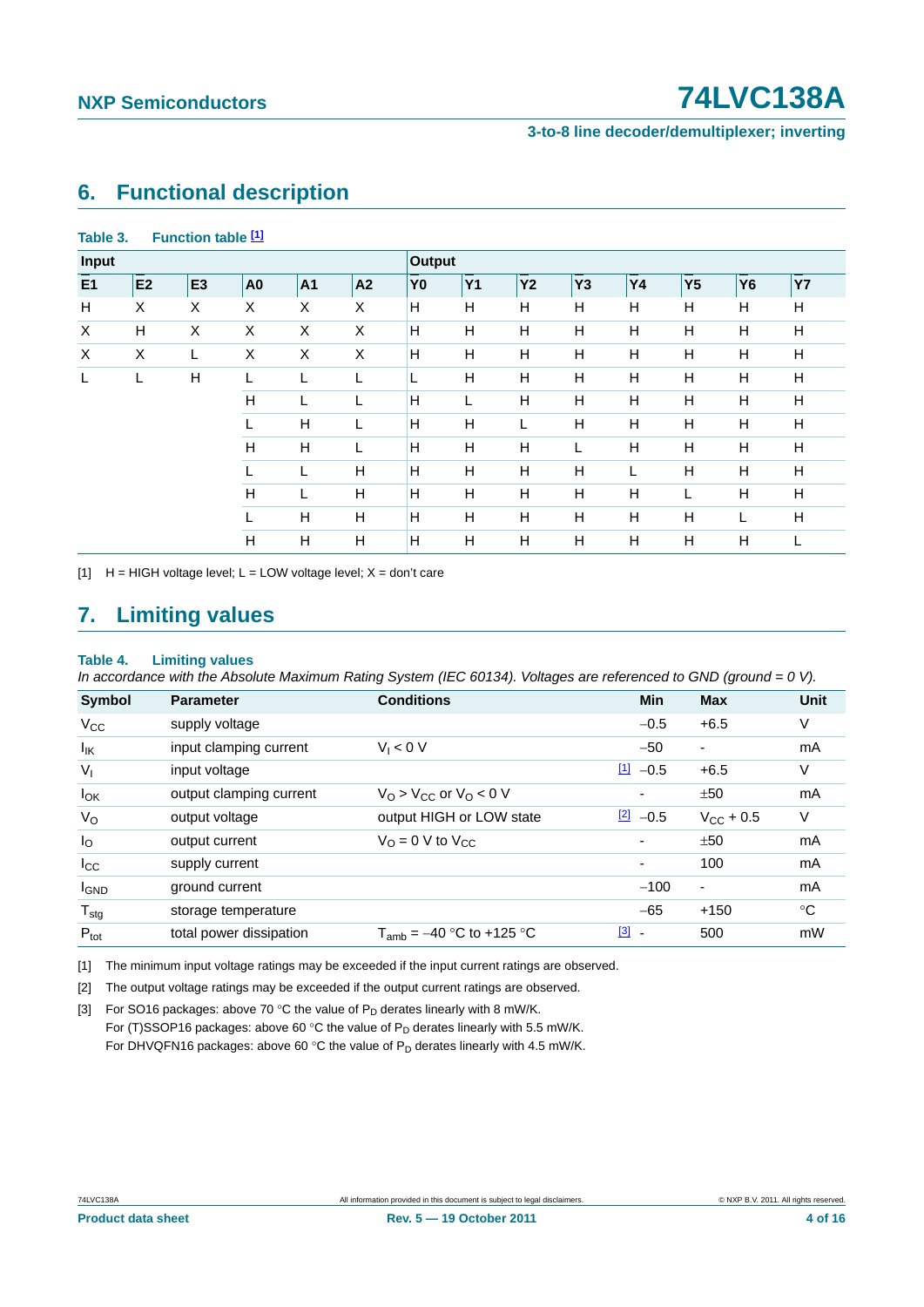**3-to-8 line decoder/demultiplexer; inverting**

# <span id="page-4-2"></span>**8. Recommended operating conditions**

<span id="page-4-0"></span>

| Table 5.            | <b>Recommended operating conditions</b> |                                          |            |                          |              |      |  |
|---------------------|-----------------------------------------|------------------------------------------|------------|--------------------------|--------------|------|--|
| <b>Symbol</b>       | <b>Parameter</b>                        | <b>Conditions</b>                        | <b>Min</b> | Typ                      | <b>Max</b>   | Unit |  |
| $V_{\rm CC}$        | supply voltage                          |                                          | 1.65       | $\blacksquare$           | 3.6          | V    |  |
|                     |                                         | functional                               | 1.2        | $\overline{\phantom{a}}$ | ٠            | V    |  |
| $V_1$               | input voltage                           |                                          | 0          | $\overline{\phantom{a}}$ | 5.5          | V    |  |
| $V_{\rm O}$         | output voltage                          | output HIGH or LOW state                 | 0          | ٠                        | $V_{\rm CC}$ | -V   |  |
| $T_{amb}$           | ambient temperature                     |                                          | $-40$      | $\overline{\phantom{a}}$ | $+125$       | °C   |  |
| $\Delta t/\Delta V$ | input transition rise and fall          | $V_{\text{CC}}$ = 1.65 V to 2.7 V        | 0          | ٠                        | 20           | ns/V |  |
|                     | rate                                    | $V_{\text{CC}} = 2.7 \text{ V}$ to 3.6 V | 0          | $\overline{\phantom{a}}$ | 10           | ns/V |  |
|                     |                                         |                                          |            |                          |              |      |  |

# <span id="page-4-3"></span>**9. Static characteristics**

#### <span id="page-4-1"></span>**Table 6. Static characteristics**

*At recommended operating conditions. Voltages are referenced to GND (ground = 0 V).*

|                         | Symbol Parameter<br><b>Conditions</b><br>$-40$ °C to +85 °C |                                                                   |                              |                          | $-40$ °C to +125 °C    | <b>Unit</b>            |                          |        |
|-------------------------|-------------------------------------------------------------|-------------------------------------------------------------------|------------------------------|--------------------------|------------------------|------------------------|--------------------------|--------|
|                         |                                                             |                                                                   | <b>Min</b>                   | Typ[1]                   | <b>Max</b>             | <b>Min</b>             | <b>Max</b>               |        |
| V <sub>IH</sub>         | <b>HIGH-level</b><br>input voltage                          | $V_{CC}$ = 1.2 V                                                  | 1.08                         |                          |                        | 1.08                   |                          | V      |
|                         |                                                             | $V_{CC}$ = 1.65 V to 1.95 V                                       | $0.65 \times V_{CC}$         | $\sim$                   |                        | $0.65 \times V_{CC}$ - |                          | $\vee$ |
|                         |                                                             | $V_{CC}$ = 2.3 V to 2.7 V                                         | 1.7                          |                          |                        | 1.7                    |                          | V      |
|                         |                                                             | $V_{CC}$ = 2.7 V to 3.6 V                                         | 2.0                          |                          |                        | 2.0                    |                          | $\vee$ |
| $V_{IL}$                | LOW-level                                                   | $V_{CC}$ = 1.2 V                                                  |                              | $\overline{\phantom{a}}$ | 0.12                   |                        | 0.12                     | $\vee$ |
|                         | input voltage                                               | $V_{CC}$ = 1.65 V to 1.95 V                                       | $\overline{\phantom{a}}$     | $\overline{\phantom{a}}$ | $0.35 \times V_{CC}$ - |                        | $0.35 \times V_{CC}$     | $\vee$ |
|                         |                                                             | $V_{CC}$ = 2.3 V to 2.7 V                                         | $\qquad \qquad \blacksquare$ | $\blacksquare$           | 0.7                    |                        | 0.7                      | V      |
|                         |                                                             | $V_{CC}$ = 2.7 V to 3.6 V                                         |                              | $\overline{\phantom{a}}$ | 0.8                    |                        | 0.8                      | V      |
| <b>V<sub>OH</sub></b>   | <b>HIGH-level</b><br>output<br>voltage                      | $V_I = V_{IH}$ or $V_{IL}$                                        |                              |                          |                        |                        |                          |        |
|                         |                                                             | $I_{\Omega} = -100 \mu A$ ;<br>$V_{\text{CC}}$ = 1.65 V to 3.6 V  | $V_{CC}$ - 0.2               |                          |                        | $V_{CC}$ - 0.3         |                          | $\vee$ |
|                         |                                                             | $I_{\text{O}} = -4 \text{ mA}$ ; $V_{\text{CC}} = 1.65 \text{ V}$ | 1.2                          | $\frac{1}{2}$            |                        | 1.05                   |                          | $\vee$ |
|                         |                                                             | $I_{\text{O}} = -8 \text{ mA}$ ; $V_{\text{CC}} = 2.3 \text{ V}$  | 1.8                          |                          |                        | 1.65                   |                          | $\vee$ |
|                         |                                                             | $I_{\text{O}} = -12 \text{ mA}$ ; $V_{\text{CC}} = 2.7 \text{ V}$ | 2.2                          | $\overline{\phantom{0}}$ |                        | 2.05                   |                          | $\vee$ |
|                         |                                                             | $I_{\Omega}$ = -18 mA; $V_{\text{CC}}$ = 3.0 V                    | 2.4                          | $\blacksquare$           | Ξ.                     | 2.25                   | $\blacksquare$           | $\vee$ |
|                         |                                                             | $I_{\text{O}} = -24 \text{ mA}$ ; $V_{\text{CC}} = 3.0 \text{ V}$ | 2.2                          | $\overline{\phantom{a}}$ |                        | 2.0                    | $\overline{\phantom{a}}$ | V      |
| $V_{OL}$                | LOW-level                                                   | $V_I = V_{IH}$ or $V_{IL}$                                        |                              |                          |                        |                        |                          |        |
|                         | output<br>voltage                                           | $I_{\Omega} = 100 \mu A$ ;<br>$V_{CC}$ = 1.65 V to 3.6 V          |                              |                          | 0.2                    |                        | 0.3                      | $\vee$ |
|                         |                                                             | $IO = 4 mA$ ; $VCC = 1.65 V$                                      |                              | $\overline{\phantom{a}}$ | 0.45                   |                        | 0.65                     | $\vee$ |
|                         |                                                             | $IO = 8$ mA; $VCC = 2.3$ V                                        |                              | -                        | 0.6                    |                        | 0.8                      | $\vee$ |
|                         |                                                             | $IO$ = 12 mA; $VCC$ = 2.7 V                                       |                              | $\overline{\phantom{a}}$ | 0.4                    |                        | 0.6                      | V      |
|                         |                                                             | $I_{\text{O}}$ = 24 mA; $V_{\text{CC}}$ = 3.0 V                   |                              | $\overline{\phantom{0}}$ | 0.55                   |                        | 0.8                      | $\vee$ |
| $\mathbf{I}_{\text{I}}$ | current                                                     | input leakage $V_{CC} = 3.6 V$ ; $V_1 = 5.5 V$ or GND             | $\overline{\phantom{a}}$     | ±0.1                     | ±5                     |                        | ±20                      | μA     |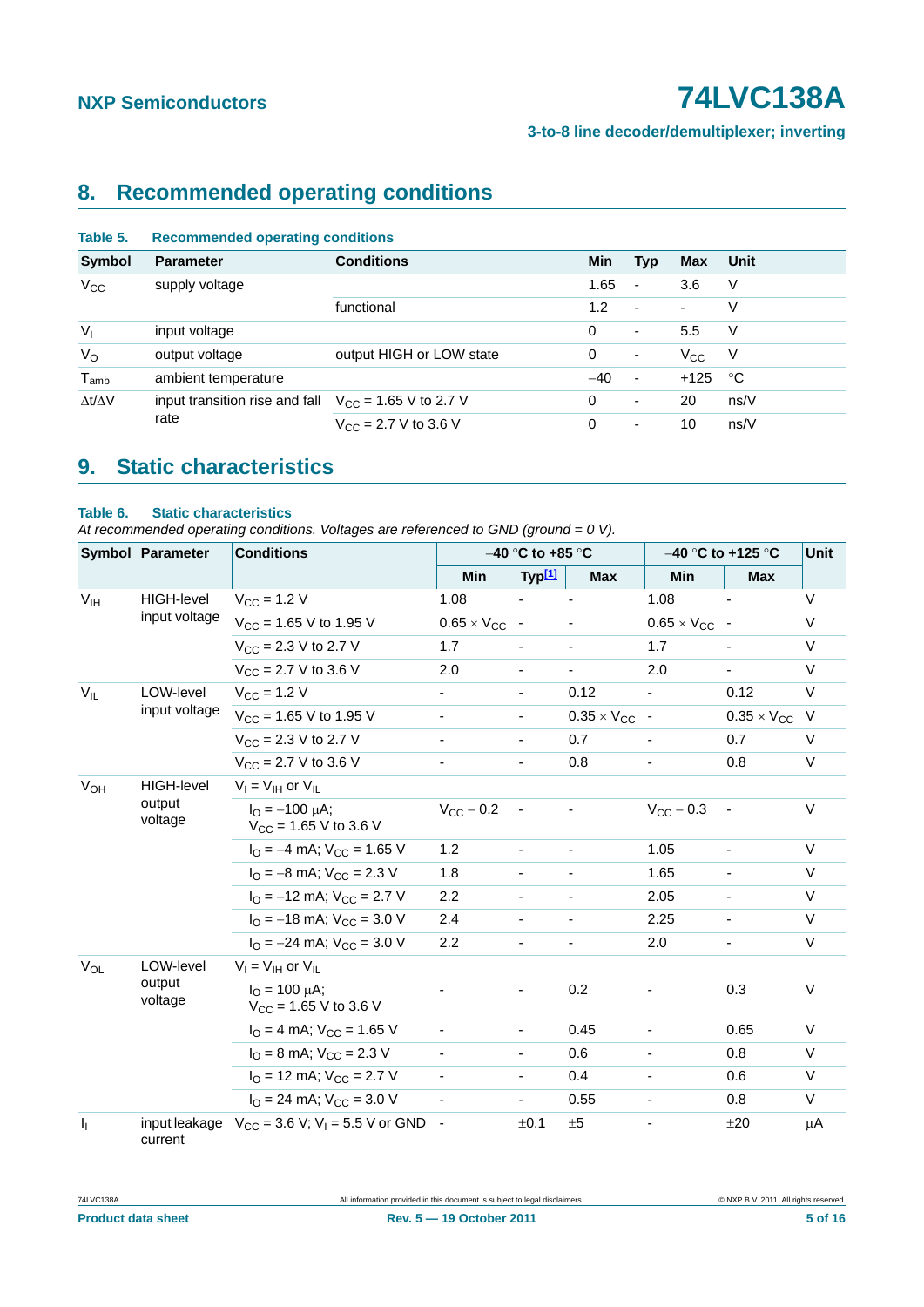### **3-to-8 line decoder/demultiplexer; inverting**

|                 |                                 | At recommended operating conditions. Voltages are referenced to GND (ground $= 0 V$ ).   |                          |                    |            |                          |                     |      |
|-----------------|---------------------------------|------------------------------------------------------------------------------------------|--------------------------|--------------------|------------|--------------------------|---------------------|------|
|                 | Symbol Parameter                | <b>Conditions</b>                                                                        |                          | $-40$ °C to +85 °C |            |                          | $-40$ °C to +125 °C | Unit |
|                 |                                 |                                                                                          | Min                      | Typ <sup>[1]</sup> | <b>Max</b> | Min                      | <b>Max</b>          |      |
| $_{\rm lcc}$    | supply<br>current               | $V_{CC}$ = 3.6 V; V <sub>L</sub> = V <sub>CC</sub> or GND;<br>$I_{\Omega} = 0$ A         |                          | 0.1                | 10         |                          | 40                  | μA   |
| $\Delta I_{CC}$ | additional<br>supply<br>current | per input pin:<br>$V_{\rm CC}$ = 2.7 V to 3.6 V;<br>$V_1 = V_{CC} - 0.6 V$ ; $I_0 = 0 A$ |                          | 5                  | 500        |                          | 5000                | μA   |
| $C_1$           | input<br>capacitance            | $V_{CC} = 0$ V to 3.6 V;<br>$V_1$ = GND to $V_{CC}$                                      | $\overline{\phantom{a}}$ | 4.0                | ٠          | $\overline{\phantom{0}}$ | $\blacksquare$      | pF   |

## **Table 6. Static characteristics** *…continued*

*At recommended operating conditions. Voltages are referenced to GND (ground = 0 V).*

<span id="page-5-0"></span>[1] All typical values are measured at  $V_{CC} = 3.3$  V (unless stated otherwise) and  $T_{amb} = 25$  °C.

## <span id="page-5-2"></span>**10. Dynamic characteristics**

#### <span id="page-5-1"></span>**Table 7. Dynamic characteristics**

*Voltages are referenced to GND (ground = 0 V). For test circuit see <i>[Figure 8](#page-7-0)*.

|                 | Symbol Parameter  | <b>Conditions</b>                                  |       | $-40$ °C to +85 °C       |                          | $-40$ °C to +125 °C      |                              | Unit                     |    |
|-----------------|-------------------|----------------------------------------------------|-------|--------------------------|--------------------------|--------------------------|------------------------------|--------------------------|----|
|                 |                   |                                                    |       | Min                      | Typ <sup>[1]</sup>       | <b>Max</b>               | Min                          | <b>Max</b>               |    |
| $t_{\rm pd}$    | propagation delay | An to $\overline{Y}$ n; see Figure 6               | $[2]$ |                          |                          |                          |                              |                          |    |
|                 |                   | $V_{\text{CC}} = 1.2 V$                            |       | $\overline{\phantom{a}}$ | 14                       | $\overline{\phantom{a}}$ | $\qquad \qquad \blacksquare$ | $\overline{\phantom{a}}$ | ns |
|                 |                   | $V_{CC}$ = 1.65 V to 1.95 V                        |       | 0.5                      | 5.2                      | 11.5                     | 0.5                          | 12.7                     | ns |
|                 |                   | $V_{CC}$ = 2.3 V to 2.7 V                          |       | 1.5                      | 3.0                      | 6.5                      | 1.5                          | 7.3                      | ns |
|                 |                   | $V_{\rm CC} = 2.7 V$                               |       | 1.5                      | 3.2                      | 6.8                      | 1.5                          | 8.5                      | ns |
|                 |                   | $V_{CC}$ = 3.0 V to 3.6 V                          |       | 1.0                      | 2.7                      | 5.8                      | 1.0                          | 7.5                      | ns |
|                 |                   | E3 to $\overline{Y}$ n; see Figure 6               | $[2]$ |                          |                          |                          |                              |                          |    |
|                 |                   | $V_{CC}$ = 1.2 V                                   |       | $\overline{\phantom{a}}$ | 14                       |                          |                              |                          | ns |
|                 |                   | $V_{CC}$ = 1.65 V to 1.95 V                        |       | 1.0                      | 5.5                      | 11.4                     | 1.0                          | 12.5                     | ns |
|                 |                   | $V_{CC}$ = 2.3 V to 2.7 V                          |       | 1.5                      | 3.2                      | 6.5                      | 1.5                          | 7.1                      | ns |
|                 |                   | $V_{\text{CC}} = 2.7 V$                            |       | 1.5                      | 3.3                      | 6.8                      | 1.5                          | 8.5                      | ns |
|                 |                   | $V_{CC}$ = 3.0 V to 3.6 V                          |       | 1.0                      | 2.9                      | 5.8                      | 1.0                          | 7.5                      | ns |
|                 |                   | $\overline{E}$ n to $\overline{Y}$ n; see Figure 7 | $[2]$ |                          |                          |                          |                              |                          |    |
|                 |                   | $V_{CC}$ = 1.2 V                                   |       | -                        | 15                       | ٠                        |                              |                          | ns |
|                 |                   | $V_{CC}$ = 1.65 V to 1.95 V                        |       | 1.0                      | 5.6                      | 11.5                     | 1.0                          | 12.8                     | ns |
|                 |                   | $V_{CC}$ = 2.3 V to 2.7 V                          |       | 1.8                      | 3.3                      | 6.5                      | 1.8                          | 7.3                      | ns |
|                 |                   | $V_{\rm CC} = 2.7 V$                               |       | 1.5                      | 3.4                      | 6.4                      | 1.5                          | 8.0                      | ns |
|                 |                   | $V_{\text{CC}} = 3.0 \text{ V}$ to 3.6 V           |       | 1.0                      | 2.9                      | 5.8                      | 1.0                          | 7.5                      | ns |
| $t_{\rm sk(o)}$ | output skew time  |                                                    | $[3]$ | ä,                       | $\overline{\phantom{a}}$ | 1.0                      | $\blacksquare$               | 1.5                      | ns |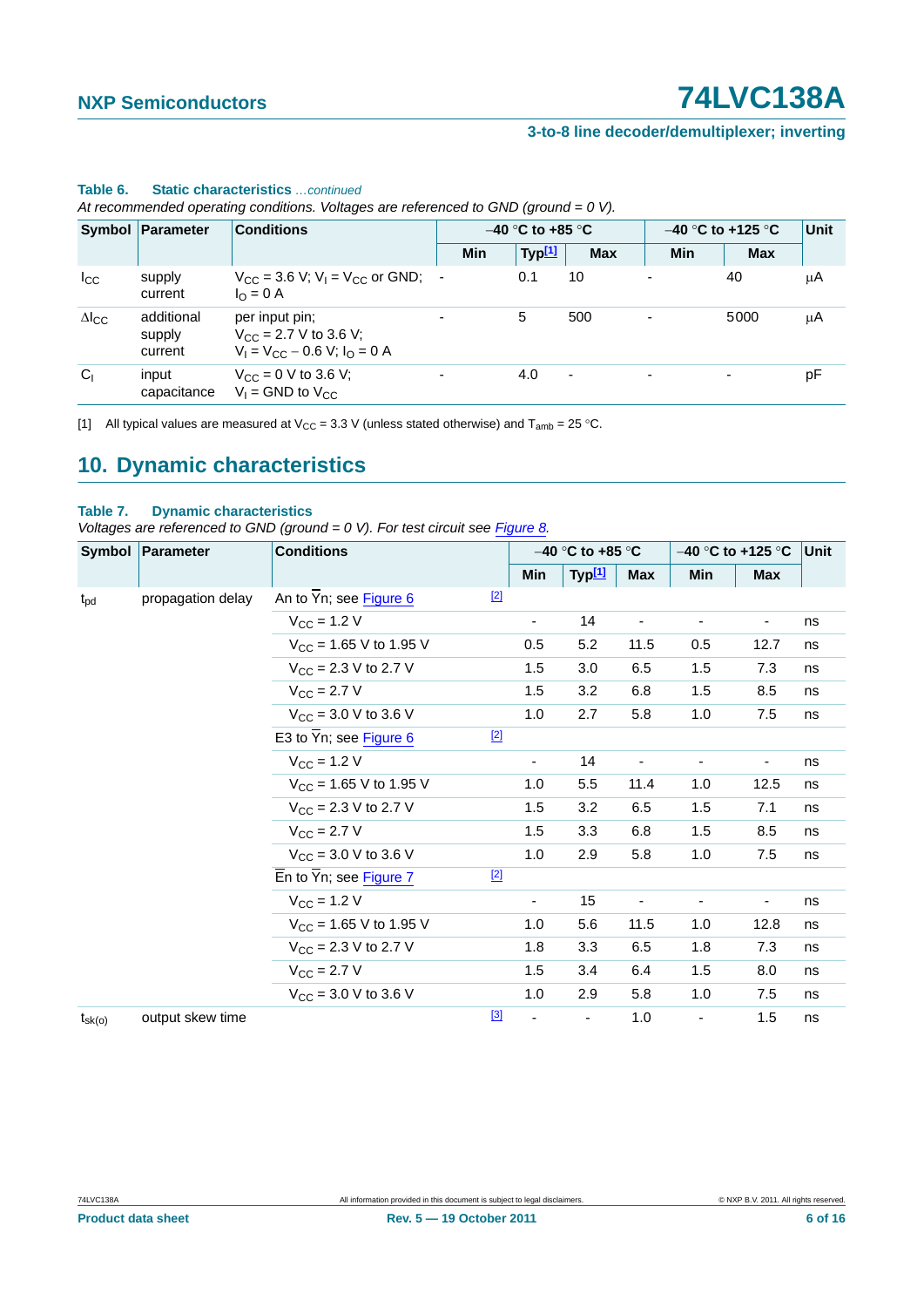#### **3-to-8 line decoder/demultiplexer; inverting**

|          | Symbol Parameter                 | <b>Conditions</b>                  |       | $-40$ °C to +85 °C       |        |                          | $-40$ °C to +125 °C Unit |            |    |
|----------|----------------------------------|------------------------------------|-------|--------------------------|--------|--------------------------|--------------------------|------------|----|
|          |                                  |                                    |       | Min                      | Typ[1] | Max                      | Min                      | <b>Max</b> |    |
| $C_{PD}$ | power dissipation<br>capacitance | $V_1$ = GND to $V_{CC}$            | $[4]$ |                          |        |                          |                          |            |    |
|          |                                  | $V_{\text{CC}}$ = 1.65 V to 1.95 V |       |                          | 9.9    | $\overline{\phantom{a}}$ |                          |            | рF |
|          |                                  | $V_{CC}$ = 2.3 V to 2.7 V          |       | ۰                        | 15.8   | $\overline{\phantom{a}}$ |                          |            | рF |
|          |                                  | $V_{CC}$ = 3.0 V to 3.6 V          |       | $\overline{\phantom{0}}$ | 21.1   | $\overline{\phantom{a}}$ |                          |            | рF |

#### **Table 7. Dynamic characteristics** *…continued*

*Voltages are referenced to GND (ground = 0 V). For test circuit see Figure 8.*

<span id="page-6-0"></span>[1] Typical values are measured at  $T_{amb} = 25 \degree C$  and  $V_{CC} = 1.2$  V, 1.8 V, 2.5 V, 2.7 V, and 3.3 V respectively.

<span id="page-6-2"></span>[2]  $t_{\text{nd}}$  is the same as  $t_{\text{PLH}}$  and  $t_{\text{PHL}}$ .

<span id="page-6-4"></span>[3] Skew between any two outputs of the same package switching in the same direction. This parameter is guaranteed by design.

<span id="page-6-5"></span>[4] C<sub>PD</sub> is used to determine the dynamic power dissipation ( $P_D$  in  $\mu$ W).

 $P_D = C_{PD} \times V_{CC}^2 \times f_i \times N + \Sigma (C_L \times V_{CC}^2 \times f_0)$  where:

 $f_i$  = input frequency in MHz;  $f_0$  = output frequency in MHz

 $C_L$  = output load capacitance in pF

 $V_{CC}$  = supply voltage in V

 $N =$  number of inputs switching

 $\sum(C_L \times V_{CC}^2 \times f_0)$  = sum of outputs

### <span id="page-6-6"></span><span id="page-6-3"></span>**11. Waveforms**

<span id="page-6-1"></span>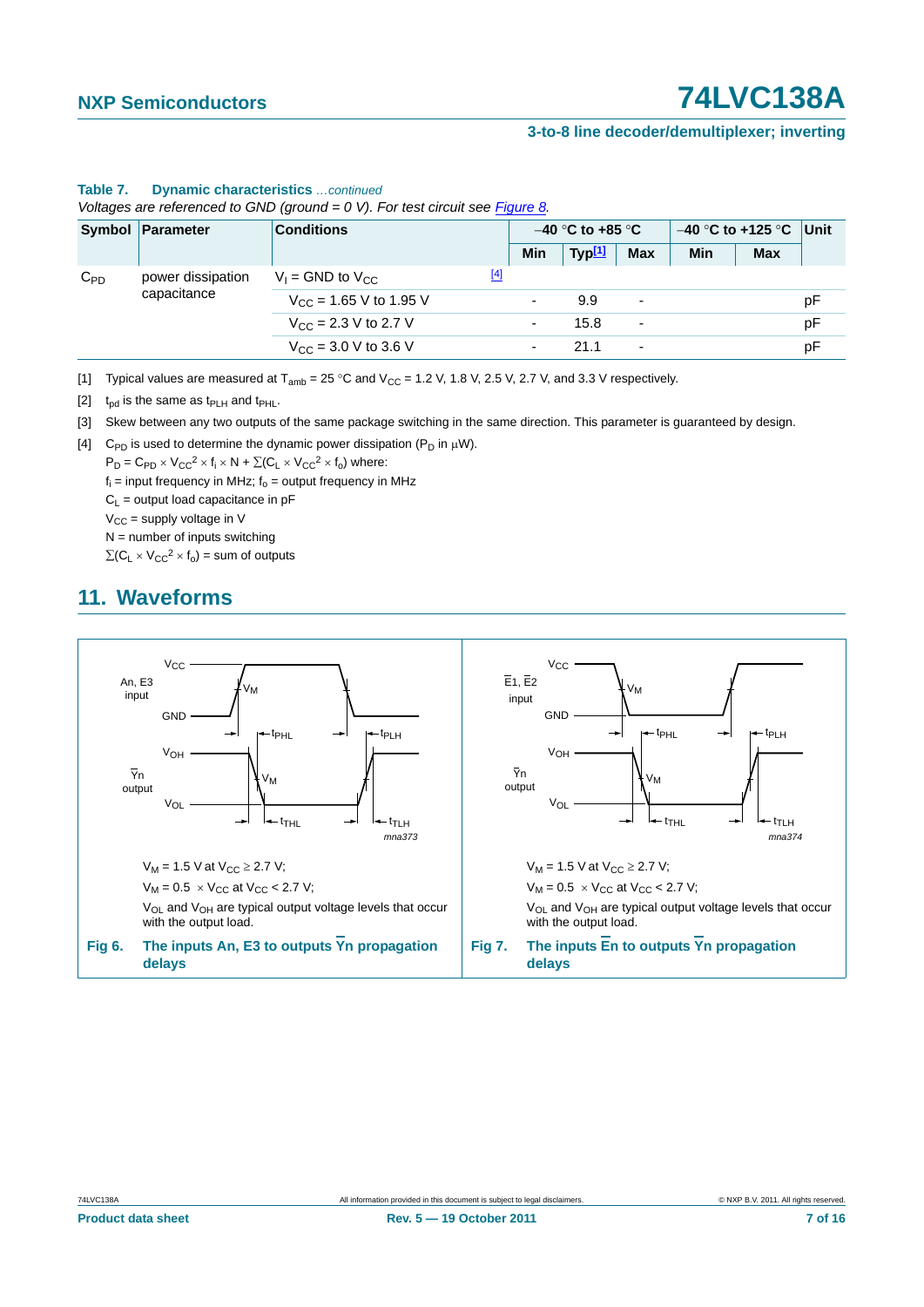### **3-to-8 line decoder/demultiplexer; inverting**



#### <span id="page-7-1"></span><span id="page-7-0"></span>**Table 8. Test data**

| <b>Supply voltage</b> | Input           |               | Load  |              |  |
|-----------------------|-----------------|---------------|-------|--------------|--|
|                       | $V_{\parallel}$ | $ t_r, t_f $  | C     | $R_L$        |  |
| 1.2V                  | $V_{\rm CC}$    | $\leq$ 2 ns   | 30 pF | 1 k $\Omega$ |  |
| 1.65 V to 1.95 V      | $V_{\rm CC}$    | $\leq$ 2 ns   | 30 pF | 1 k $\Omega$ |  |
| 2.3 V to 2.7 V        | $V_{\rm CC}$    | $\leq$ 2 ns   | 30 pF | $500 \Omega$ |  |
| 2.7V                  | 2.7V            | $\leq$ 2.5 ns | 50 pF | $500 \Omega$ |  |
| 3.0 V to 3.6 V        | 2.7V            | $\leq$ 2.5 ns | 50 pF | $500 \Omega$ |  |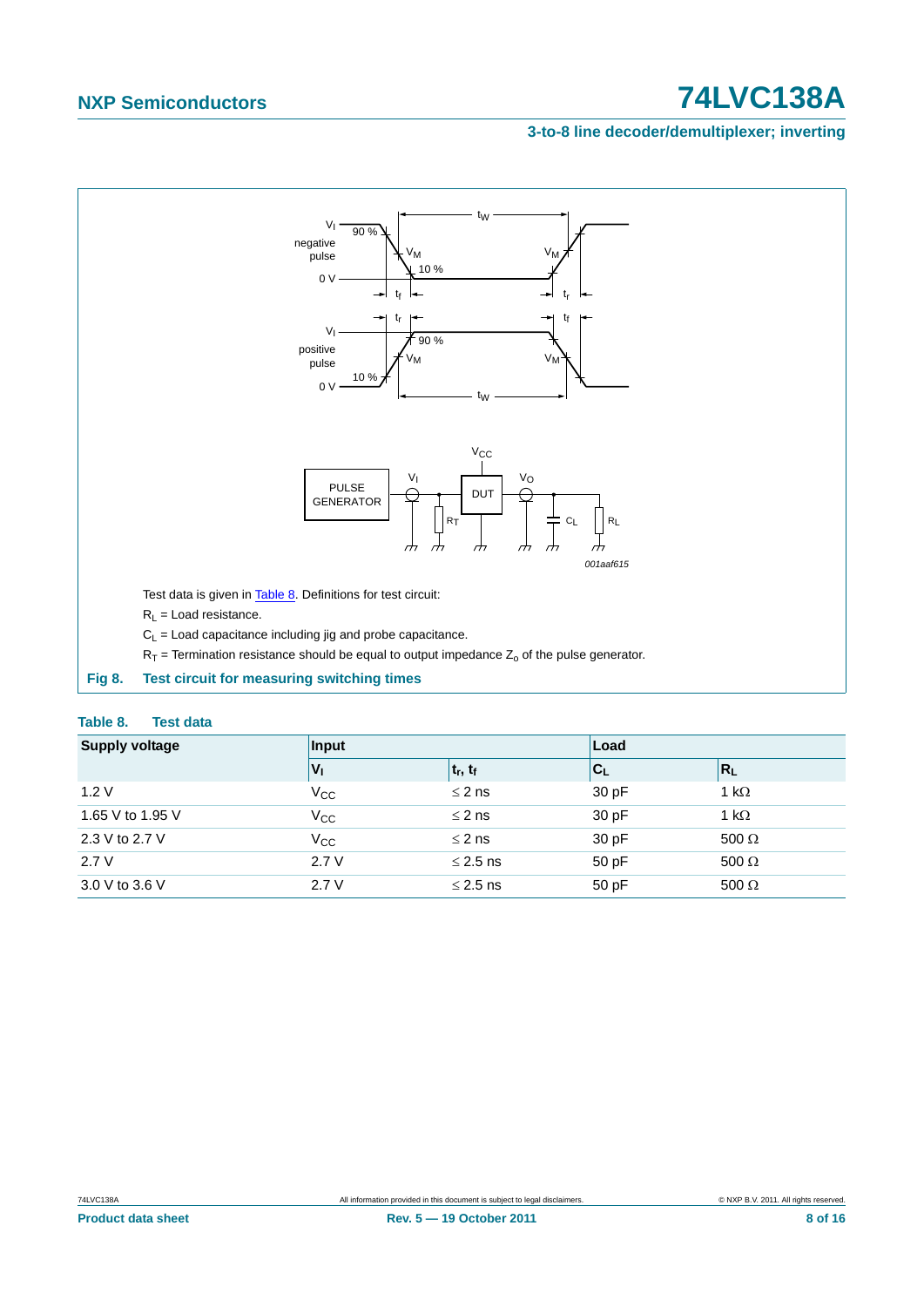**3-to-8 line decoder/demultiplexer; inverting**

### <span id="page-8-0"></span>**12. Package outline**



### **Fig 9. Package outline SOT109-1 (SO16)**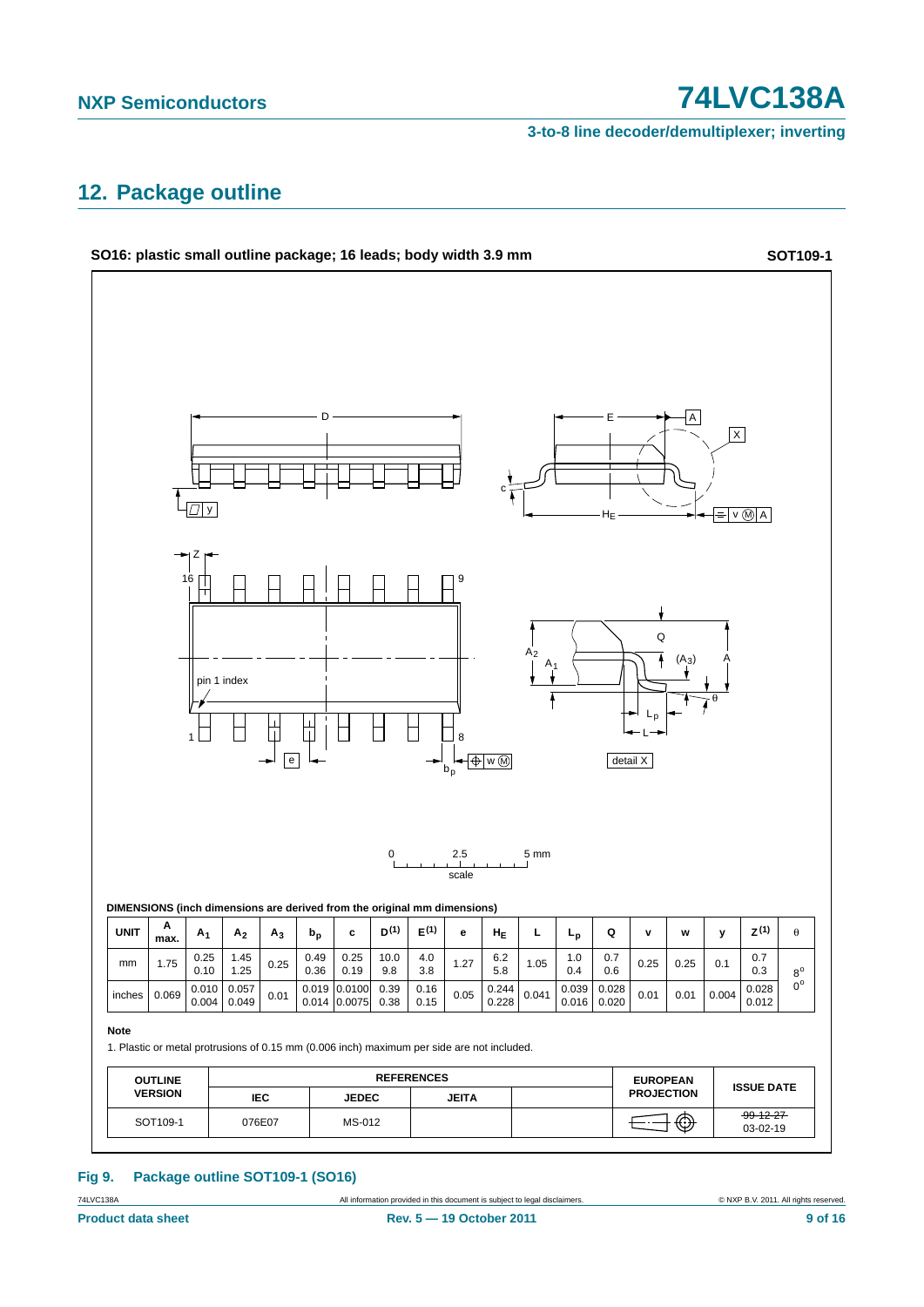**3-to-8 line decoder/demultiplexer; inverting**



#### **Fig 10. Package outline SOT338-1 (SSOP16)**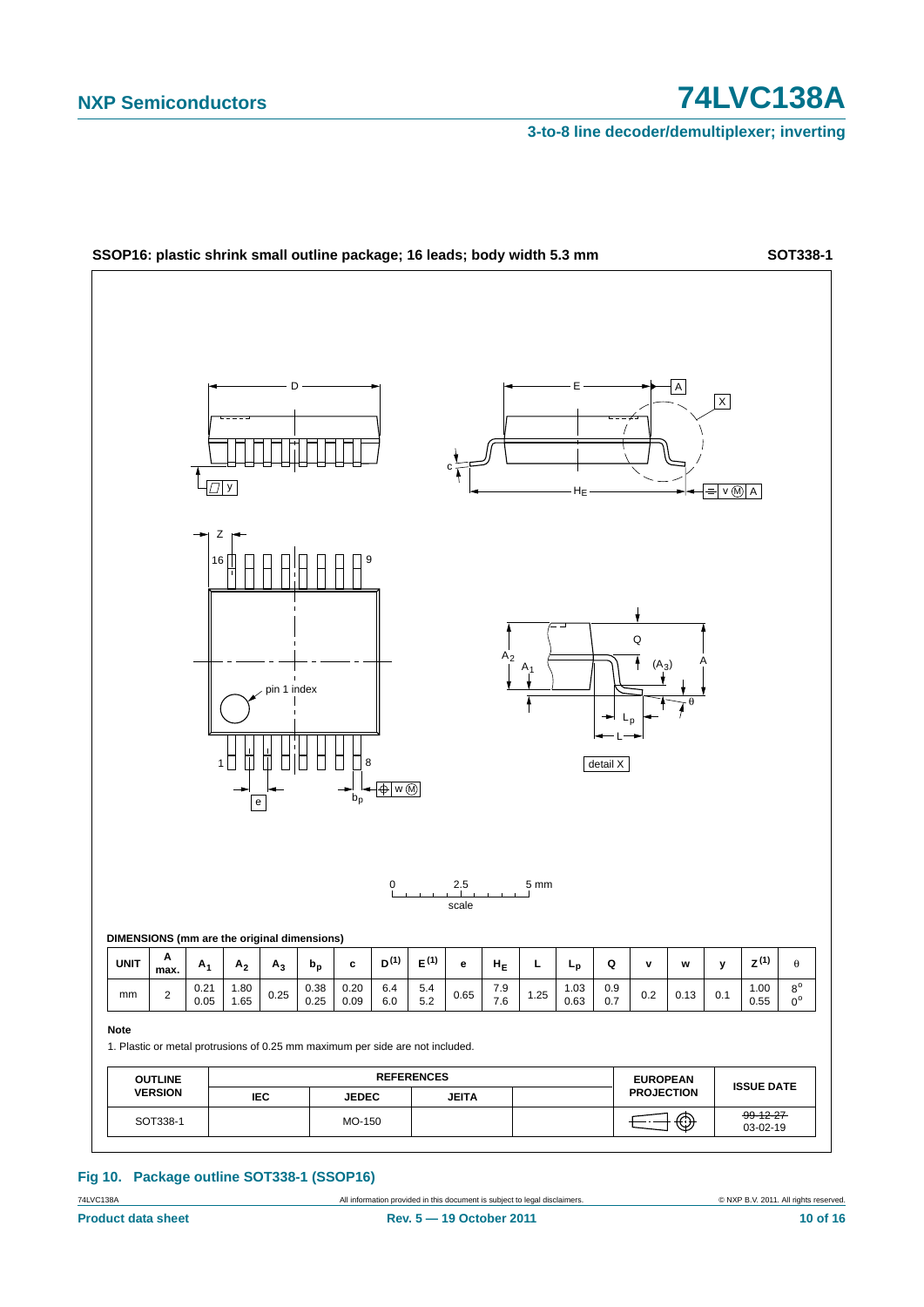**3-to-8 line decoder/demultiplexer; inverting**



#### **Fig 11. Package outline SOT403-1 (TSSOP16)**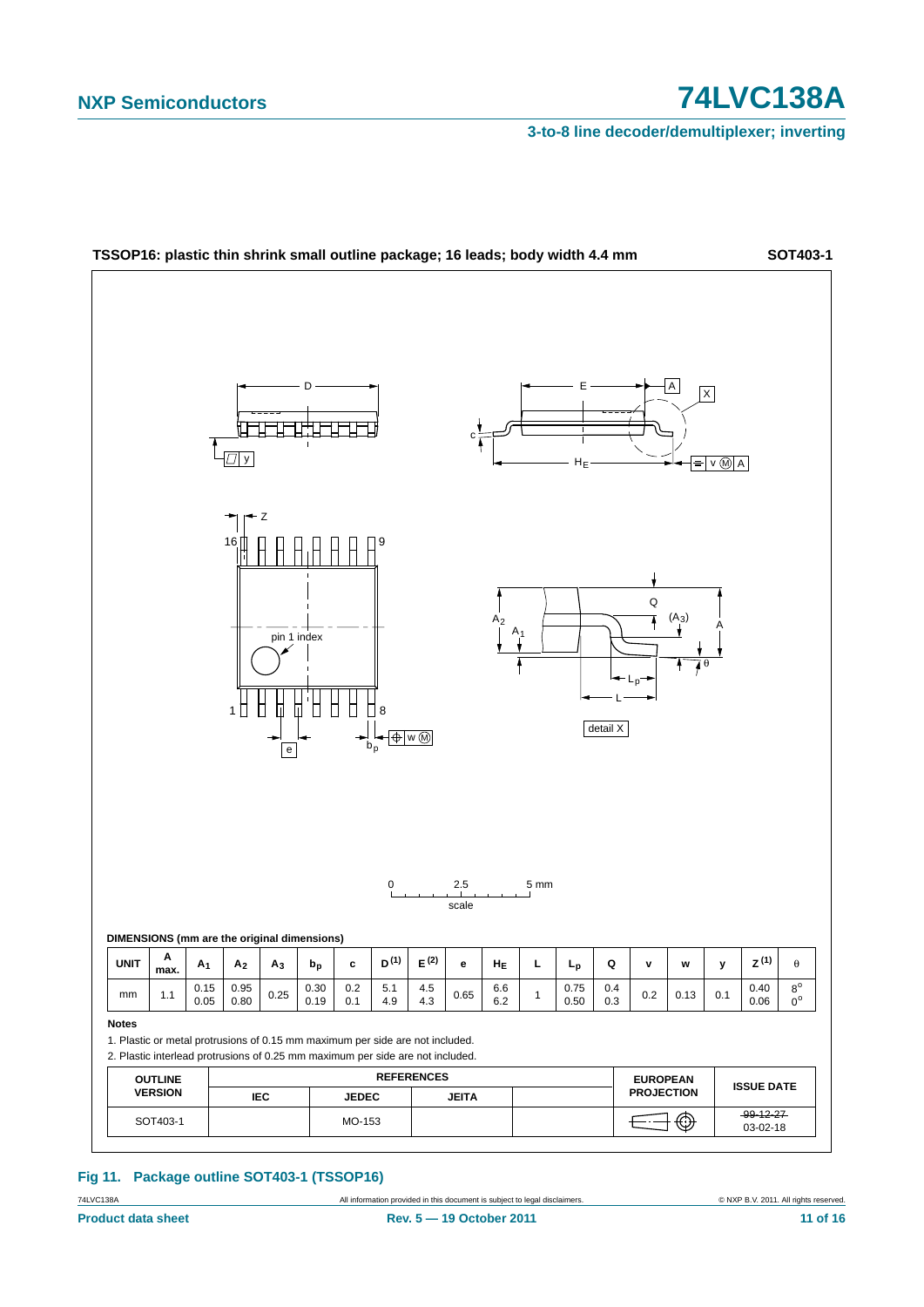**3-to-8 line decoder/demultiplexer; inverting**



#### **SOT763-1 DHVQFN16: plastic dual in-line compatible thermal enhanced very thin quad flat package; no leads; 16 terminals; body 2.5 x 3.5 x 0.85 mm**

**Fig 12. Package outline SOT763-1 (DHVQFN16)**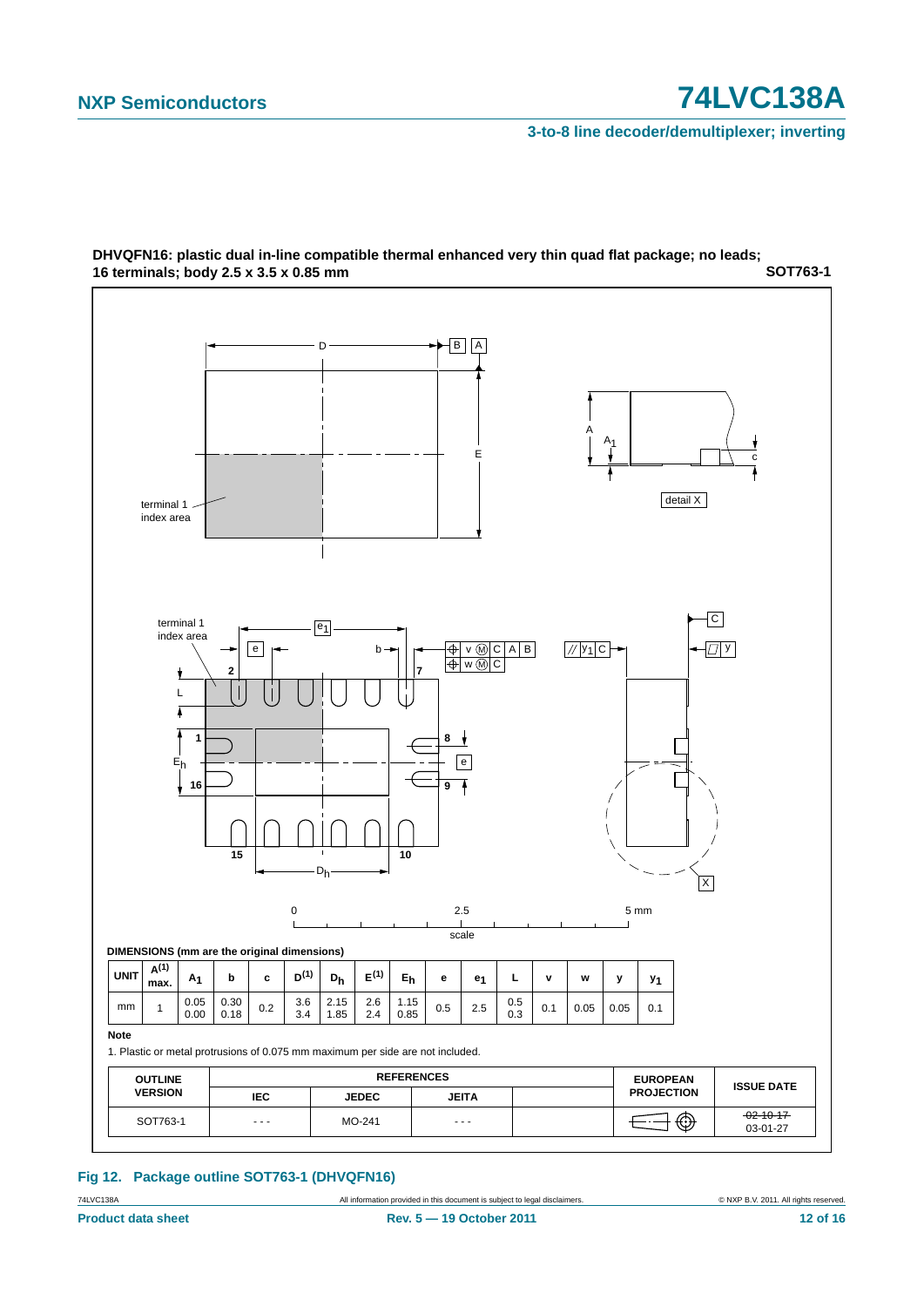### **3-to-8 line decoder/demultiplexer; inverting**

# <span id="page-12-0"></span>**13. Abbreviations**

| Table 9.   | <b>Abbreviations</b>        |
|------------|-----------------------------|
| Acronym    | <b>Description</b>          |
| <b>CDM</b> | <b>Charged Device Model</b> |
| <b>DUT</b> | Device Under Test           |
| <b>ESD</b> | ElectroStatic Discharge     |
| <b>HBM</b> | Human Body Model            |
| МM         | Machine Model               |
| <b>TTL</b> | Transistor-Transistor Logic |

# <span id="page-12-1"></span>**14. Revision history**

| <b>Table 10. Revision history</b> |                          |                          |                                                                                                                                                                                                                                                                        |  |  |  |  |  |
|-----------------------------------|--------------------------|--------------------------|------------------------------------------------------------------------------------------------------------------------------------------------------------------------------------------------------------------------------------------------------------------------|--|--|--|--|--|
| Release date                      | Data sheet status        | <b>Change notice</b>     | <b>Supersedes</b>                                                                                                                                                                                                                                                      |  |  |  |  |  |
| 20111019                          | Product data sheet       | $\overline{\phantom{0}}$ | 74LVC138A v.4                                                                                                                                                                                                                                                          |  |  |  |  |  |
|                                   |                          |                          |                                                                                                                                                                                                                                                                        |  |  |  |  |  |
|                                   |                          |                          |                                                                                                                                                                                                                                                                        |  |  |  |  |  |
| 20030506                          | Product specification    |                          | 74LVC138A v.3                                                                                                                                                                                                                                                          |  |  |  |  |  |
| 20020312                          | Product specification    | $\blacksquare$           | 74LVC138A v.2                                                                                                                                                                                                                                                          |  |  |  |  |  |
| 19980428                          | Product specification    | $\overline{\phantom{a}}$ | 74LVC138A v.1                                                                                                                                                                                                                                                          |  |  |  |  |  |
| $\blacksquare$                    | $\overline{\phantom{0}}$ | $\overline{\phantom{0}}$ | $\overline{\phantom{0}}$                                                                                                                                                                                                                                               |  |  |  |  |  |
|                                   |                          | of NXP Semiconductors.   | • The format of this data sheet has been redesigned to comply with the new identity guidelines<br>Legal texts have been adapted to the new company name where appropriate.<br>• Table 4, Table 5, Table 6, Table 7 and Table 8: values added for lower voltage ranges. |  |  |  |  |  |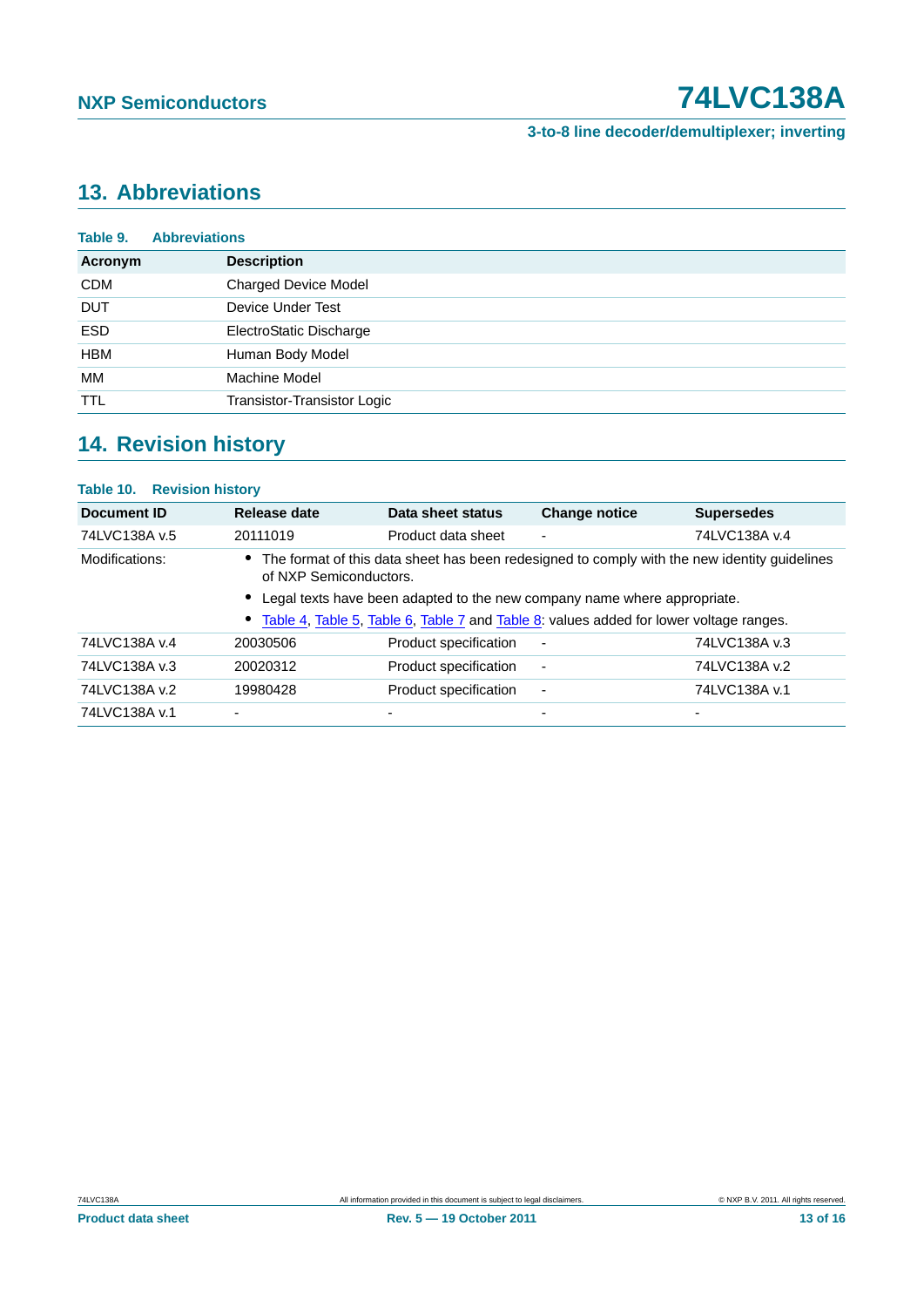#### **3-to-8 line decoder/demultiplexer; inverting**

# <span id="page-13-0"></span>**15. Legal information**

### <span id="page-13-1"></span>**15.1 Data sheet status**

| Document status[1][2]          | Product status <sup>[3]</sup> | <b>Definition</b>                                                                     |
|--------------------------------|-------------------------------|---------------------------------------------------------------------------------------|
| Objective [short] data sheet   | Development                   | This document contains data from the objective specification for product development. |
| Preliminary [short] data sheet | Qualification                 | This document contains data from the preliminary specification.                       |
| Product [short] data sheet     | Production                    | This document contains the product specification.                                     |

[1] Please consult the most recently issued document before initiating or completing a design.

[2] The term 'short data sheet' is explained in section "Definitions".

[3] The product status of device(s) described in this document may have changed since this document was published and may differ in case of multiple devices. The latest product status<br>information is available on the Intern

### <span id="page-13-2"></span>**15.2 Definitions**

**Draft —** The document is a draft version only. The content is still under internal review and subject to formal approval, which may result in modifications or additions. NXP Semiconductors does not give any representations or warranties as to the accuracy or completeness of information included herein and shall have no liability for the consequences of use of such information.

**Short data sheet —** A short data sheet is an extract from a full data sheet with the same product type number(s) and title. A short data sheet is intended for quick reference only and should not be relied upon to contain detailed and full information. For detailed and full information see the relevant full data sheet, which is available on request via the local NXP Semiconductors sales office. In case of any inconsistency or conflict with the short data sheet, the full data sheet shall prevail.

**Product specification —** The information and data provided in a Product data sheet shall define the specification of the product as agreed between NXP Semiconductors and its customer, unless NXP Semiconductors and customer have explicitly agreed otherwise in writing. In no event however, shall an agreement be valid in which the NXP Semiconductors product is deemed to offer functions and qualities beyond those described in the Product data sheet.

### <span id="page-13-3"></span>**15.3 Disclaimers**

**Limited warranty and liability —** Information in this document is believed to be accurate and reliable. However, NXP Semiconductors does not give any representations or warranties, expressed or implied, as to the accuracy or completeness of such information and shall have no liability for the consequences of use of such information.

In no event shall NXP Semiconductors be liable for any indirect, incidental, punitive, special or consequential damages (including - without limitation - lost profits, lost savings, business interruption, costs related to the removal or replacement of any products or rework charges) whether or not such damages are based on tort (including negligence), warranty, breach of contract or any other legal theory.

Notwithstanding any damages that customer might incur for any reason whatsoever, NXP Semiconductors' aggregate and cumulative liability towards customer for the products described herein shall be limited in accordance with the *Terms and conditions of commercial sale* of NXP Semiconductors.

**Right to make changes —** NXP Semiconductors reserves the right to make changes to information published in this document, including without limitation specifications and product descriptions, at any time and without notice. This document supersedes and replaces all information supplied prior to the publication hereof.

**Suitability for use —** NXP Semiconductors products are not designed, authorized or warranted to be suitable for use in life support, life-critical or safety-critical systems or equipment, nor in applications where failure or

malfunction of an NXP Semiconductors product can reasonably be expected to result in personal injury, death or severe property or environmental damage. NXP Semiconductors accepts no liability for inclusion and/or use of NXP Semiconductors products in such equipment or applications and therefore such inclusion and/or use is at the customer's own risk.

**Applications —** Applications that are described herein for any of these products are for illustrative purposes only. NXP Semiconductors makes no representation or warranty that such applications will be suitable for the specified use without further testing or modification.

Customers are responsible for the design and operation of their applications and products using NXP Semiconductors products, and NXP Semiconductors accepts no liability for any assistance with applications or customer product design. It is customer's sole responsibility to determine whether the NXP Semiconductors product is suitable and fit for the customer's applications and products planned, as well as for the planned application and use of customer's third party customer(s). Customers should provide appropriate design and operating safeguards to minimize the risks associated with their applications and products.

NXP Semiconductors does not accept any liability related to any default, damage, costs or problem which is based on any weakness or default in the customer's applications or products, or the application or use by customer's third party customer(s). Customer is responsible for doing all necessary testing for the customer's applications and products using NXP Semiconductors products in order to avoid a default of the applications and the products or of the application or use by customer's third party customer(s). NXP does not accept any liability in this respect.

**Limiting values —** Stress above one or more limiting values (as defined in the Absolute Maximum Ratings System of IEC 60134) will cause permanent damage to the device. Limiting values are stress ratings only and (proper) operation of the device at these or any other conditions above those given in the Recommended operating conditions section (if present) or the Characteristics sections of this document is not warranted. Constant or repeated exposure to limiting values will permanently and irreversibly affect the quality and reliability of the device.

**Terms and conditions of commercial sale —** NXP Semiconductors products are sold subject to the general terms and conditions of commercial sale, as published at<http://www.nxp.com/profile/terms>, unless otherwise agreed in a valid written individual agreement. In case an individual agreement is concluded only the terms and conditions of the respective agreement shall apply. NXP Semiconductors hereby expressly objects to applying the customer's general terms and conditions with regard to the purchase of NXP Semiconductors products by customer.

**No offer to sell or license —** Nothing in this document may be interpreted or construed as an offer to sell products that is open for acceptance or the grant, conveyance or implication of any license under any copyrights, patents or other industrial or intellectual property rights.

**Export control —** This document as well as the item(s) described herein may be subject to export control regulations. Export might require a prior authorization from competent authorities.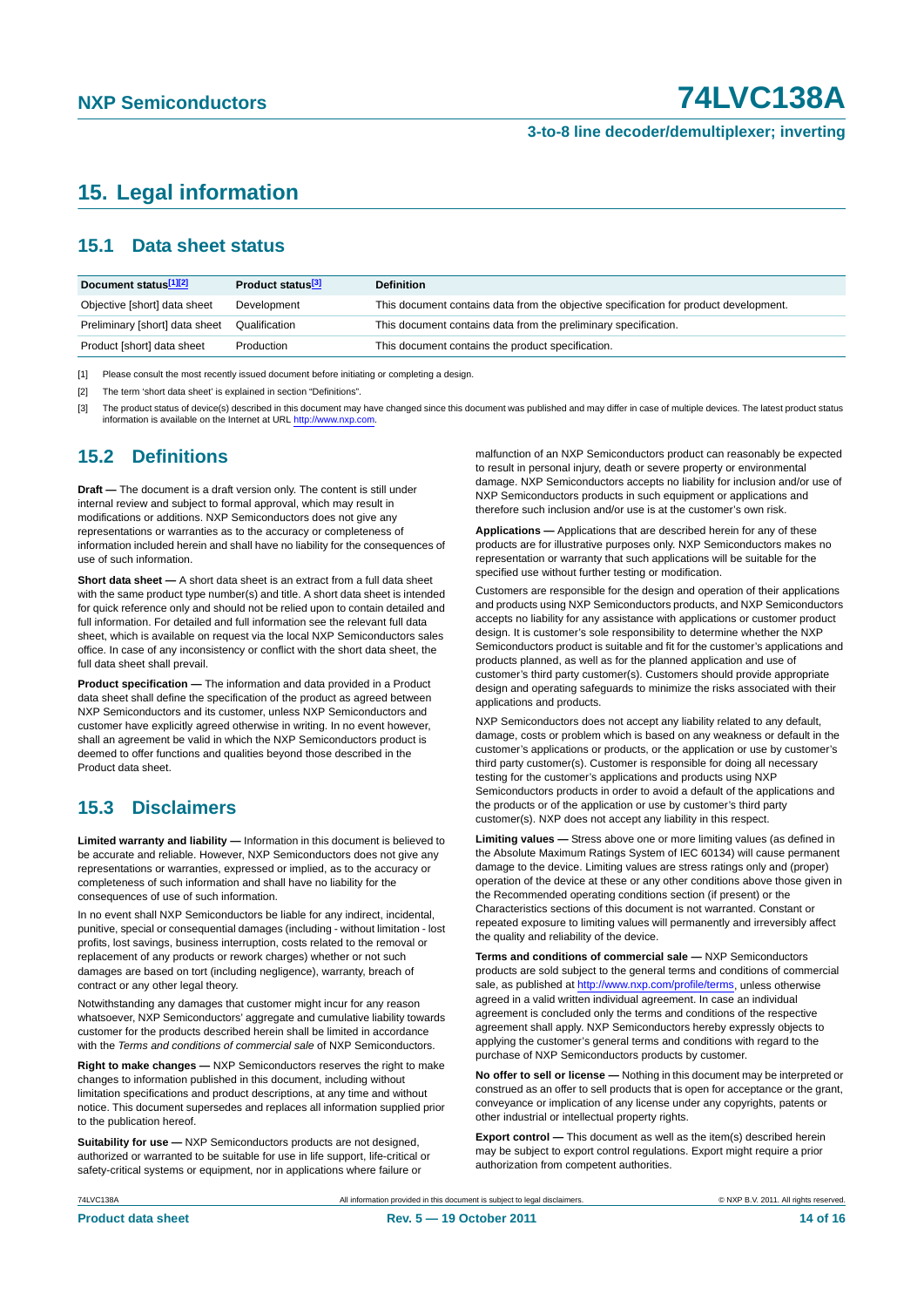### **3-to-8 line decoder/demultiplexer; inverting**

**Non-automotive qualified products —** Unless this data sheet expressly states that this specific NXP Semiconductors product is automotive qualified, the product is not suitable for automotive use. It is neither qualified nor tested in accordance with automotive testing or application requirements. NXP Semiconductors accepts no liability for inclusion and/or use of non-automotive qualified products in automotive equipment or applications.

In the event that customer uses the product for design-in and use in automotive applications to automotive specifications and standards, customer (a) shall use the product without NXP Semiconductors' warranty of the product for such automotive applications, use and specifications, and (b) whenever customer uses the product for automotive applications beyond

## <span id="page-14-1"></span>**16. Contact information**

NXP Semiconductors' specifications such use shall be solely at customer's own risk, and (c) customer fully indemnifies NXP Semiconductors for any liability, damages or failed product claims resulting from customer design and use of the product for automotive applications beyond NXP Semiconductors' standard warranty and NXP Semiconductors' product specifications.

### <span id="page-14-0"></span>**15.4 Trademarks**

Notice: All referenced brands, product names, service names and trademarks are the property of their respective owners.

For more information, please visit: **http://www.nxp.com**

For sales office addresses, please send an email to: **salesaddresses@nxp.com**